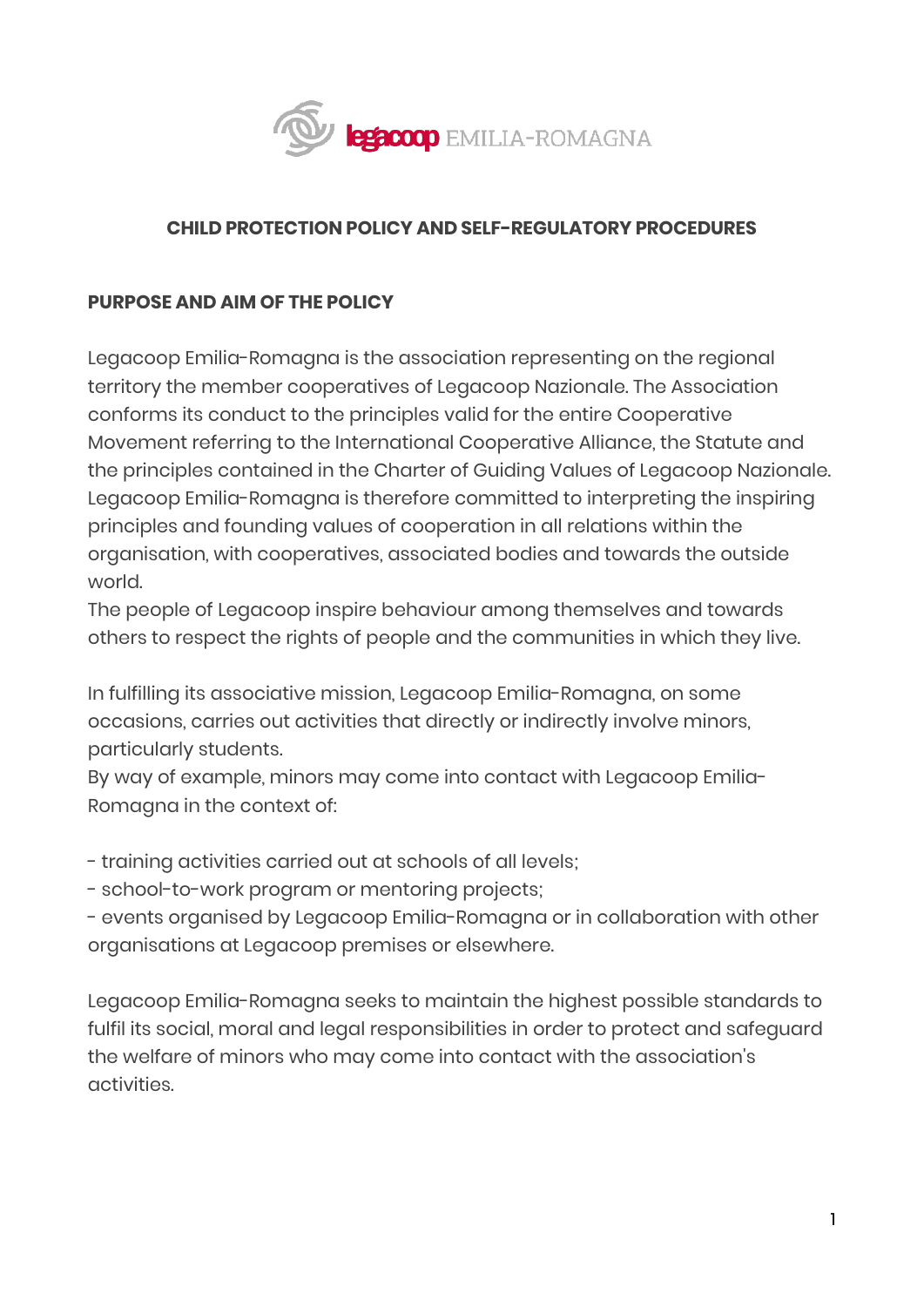The purpose of this Policy is to:

- guide the association, its staff, representatives and external consultants in promoting the welfare of children and protecting them from possible abuse in every aspect of the association's activities and beyond.

- ensure that children's rights are recognised and respected and that children are protected from all forms of violence and abuse.

- support people in identifying behavioural standards and procedures to create and promote a safe environment for children.

Therefore, Legacoop Emilia-Romagna implements the following actions:

- establishing rules of conduct relating to activities with minors;
- performing an adequate risk assessment of these activities;
- reporting and managing problems that arise while working with children

The Policy was developed with reference to the Keeping Children Safe Child [Safeguarding Standards.](https://ec.europa.eu/info/sites/default/files/standards_child_protection_kcsc_en_1.pdf)

Legacoop Emilia-Romagna will ensure the effective dissemination of this policy inside and outside the association and provide adequate support for its correct implementation.

The staff of Legacoop Emilia-Romagna is required to report any known or suspected problem or risk concerning the welfare of a child within the scope of the activities carried out by the association, according to the procedures set out in this document.

This policy applies to:

- The staff, consultants and representatives of Legacoop Emilia-Romagna;
- Partners, suppliers, contractors or those who otherwise have a contractual relationship with Legacoop Emilia-Romagna unless it has been agreed that the partner applies its own child protection policy;
- Journalists, photographers and any other visitors in any capacity.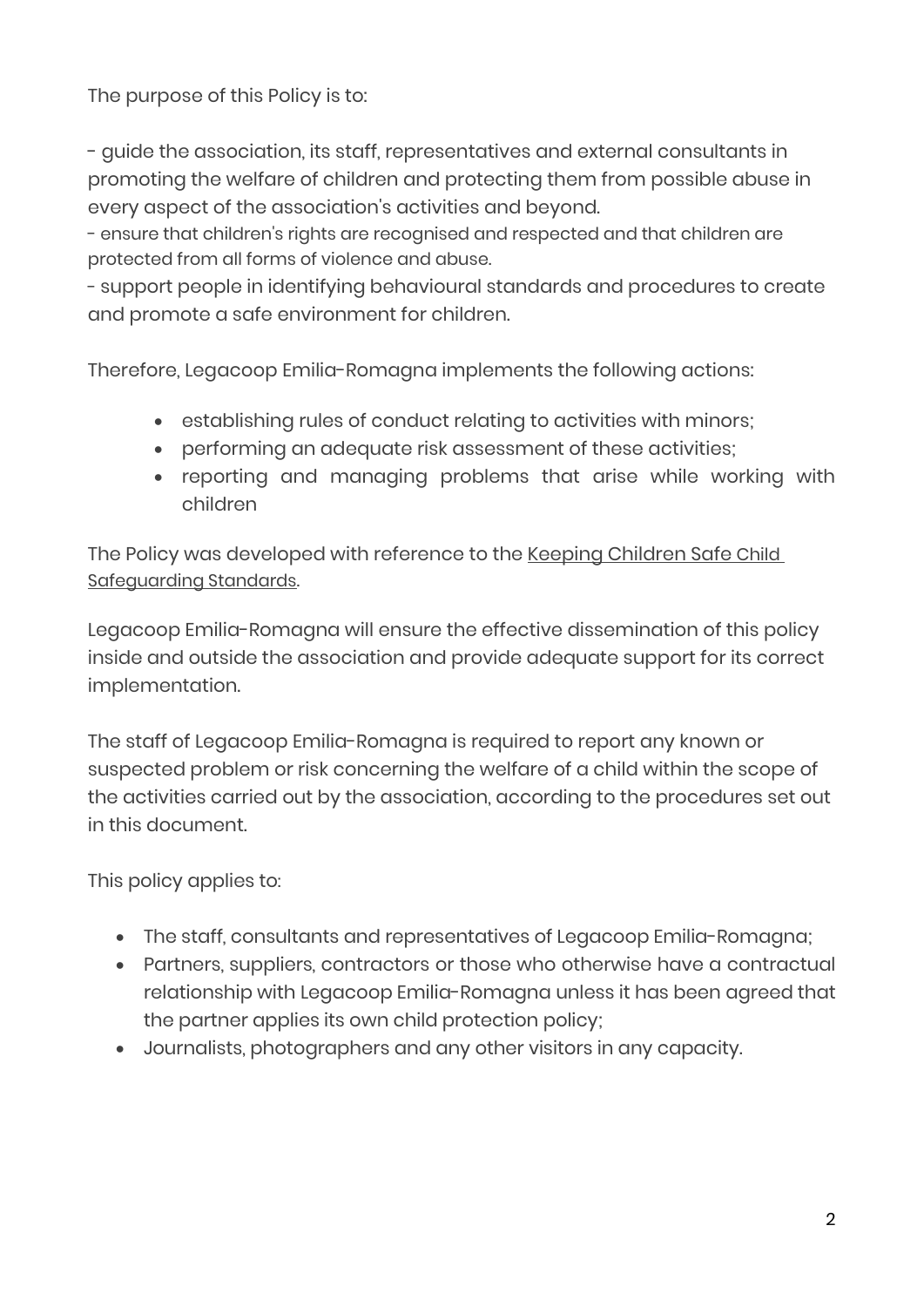#### **POLICY STATEMENT**

Legacoop Emilia-Romagna embraces the principles contained in the Italian Constitution and strongly condemns any form of discrimination based on age, race, skin colour or ethnic or social origin, sex, language, religion or belief, political or any other opinion, membership of a minority, gender identity or sexual orientation, wealth, birth or disability.

Legacoop Emilia-Romagna supports the UN Convention on the Rights of the Child [\(CRC\),](https://www.unicef.it/convenzione-diritti-infanzia/articoli/#:%7E:text=La%20Convenzione%20ONU%20sui%20diritti,176.) ratified by Italy on 27 May 1991 with law no. 176, and wants to provide a safe haven for minors who may have experienced abuse or neglect in any aspect of their lives.

Legacoop Emilia-Romagna recognises that all children have the right to develop emotionally, intellectually and physically and have an equal right to protection from any form of violence, abuse or neglect.

Legacoop Emilia-Romagna wants to be for all the minors it comes into contact with a safe and protected environment for their growth and development. The right of every minor to protection from any kind of violence or abuse will be recognised and all actions will be taken to prevent inappropriate or potentially abusive behaviour towards minors.

Therefore, the staff, consultants and representatives of Legacoop Emilia-Romagna and all those to whom this Policy applies have a professional and ethical obligation to pay attention to signs of neglect and abuse of minors and an obligation to report any suspicion of possible violence or abuse.

#### **COMMITMENTS**

#### **Prevention**

Legacoop Emilia-Romagna is committed to creating and maintaining an environment in which the well-being of minors is promoted in every aspect of its activities.

### **Awareness-raising**

It is essential that all Legacoop Emilia-Romagna staff, its representatives as well as collaborators are aware of the child protection policy and are clear on when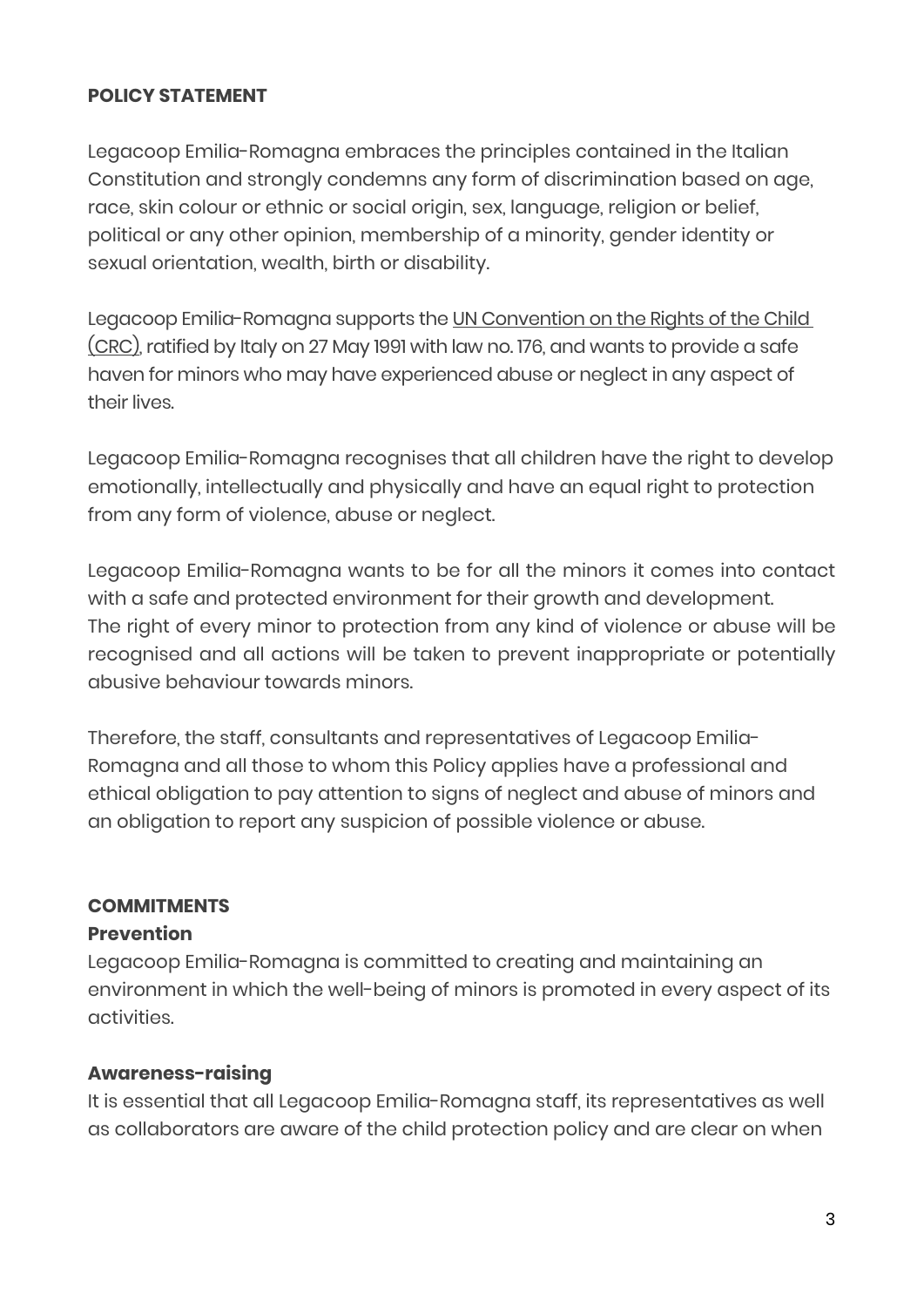to report a suspicion of possible abuse and what action to take.

# **Training**

All personnel must read and acknowledge this Policy. Basic information on the Policy and the Code of Ethics will be included in the initial staff training.

Legacoop Emilia-Romagna undertakes to provide assistance and support and to transmit any useful information (including, by way of example, changes in the relevant legislation, changes to this document, etc.) to the staff, representatives, consultants and all those to whom this Policy applies in order to favour its correct application and to improve its prevention and management capacity.

The most updated version of this document will be published on the website of Legacoop Emilia-Romagna.

## **CORE PRINCIPLES**

## **Zero tolerance on child abuse**

Legacoop Emilia-Romagna does not tolerate any form of child abuse and will not knowingly engage anyone in any capacity who might pose a direct risk to children.

### **Non-discriminatory**

Legacoop Emilia-Romagna is committed to safeguarding children in its activities regardless of their nationality, culture, ethnicity, gender, sexual orientation, religious or political belief, socio-economic status, family or criminal background, or physical or mental health.

# **Child participation**

Every child should be empowered to understand their rights, responsibilities and what to do if they have concerns. Children should be encouraged to raise their voices to call out violations of their rights without intimidation.

# **Accountability and transparency**

Legacoop Emilia-Romagna ensures that the Child Safeguarding Policy is implemented and adhered to, its implementation is monitored, and reviewed on a regular basis considering feedbacks received.

When a suspected case of child abuse is reported action will be taken promptly by following reporting procedures, recording all information. Every report is taken seriously.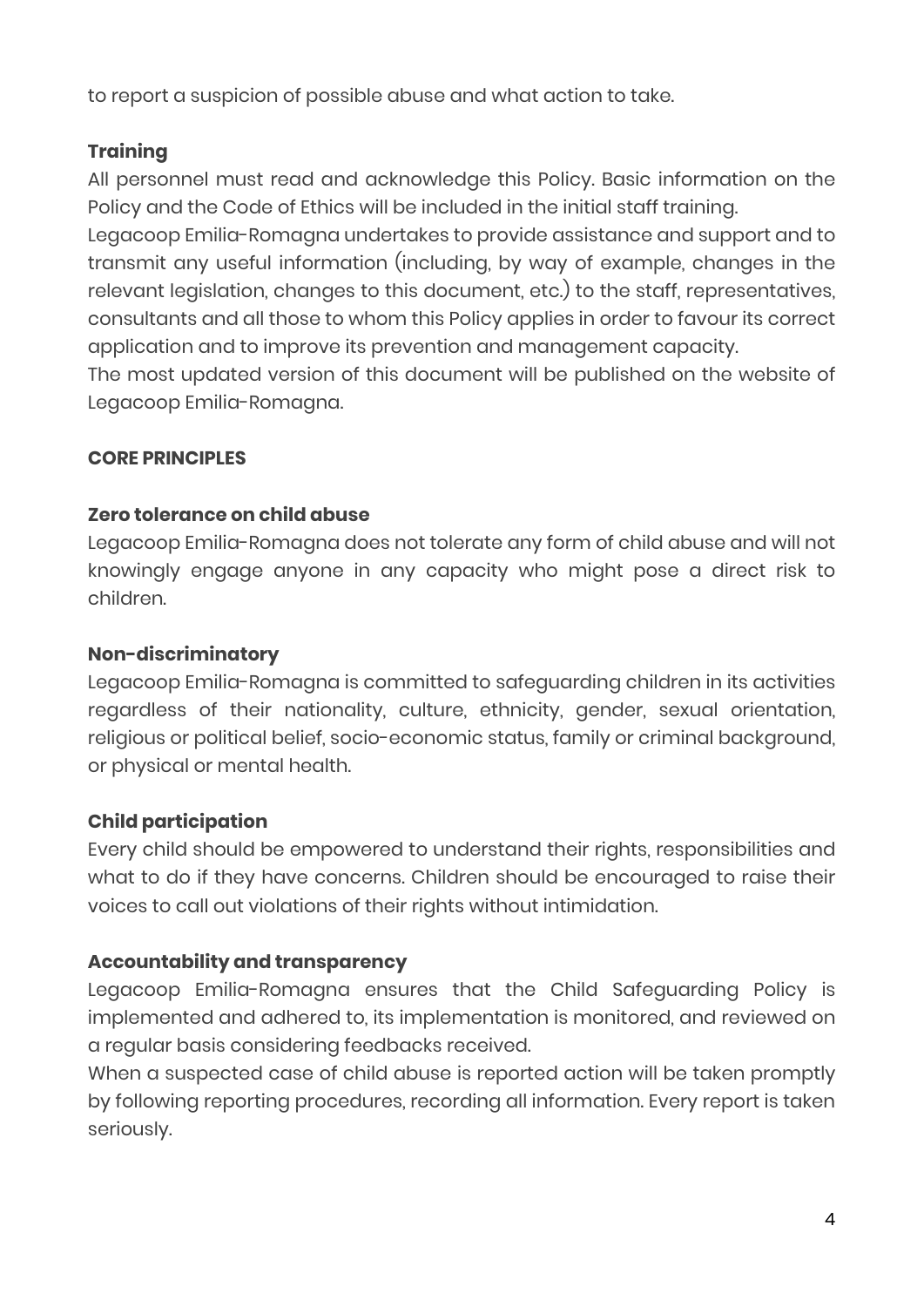## **Sharing responsibility**

When implementing activities in collaboration with institutions or partner organizations that do not have a child safeguarding policy, Legacoop Emilia-Romagna will ensure that they agree to adopt Legacoop Emilia-Romagna Safeguarding Policy for the duration of the project.

## **Data protection and confidentiality**

All Legacoop Emilia-Romagna personnel are required to maintain confidentiality and to comply with data handling processes, such as collecting, storing, transmitting and destroying data. Information can only be shared on a need-toknow basis.

It should be noted however, that sharing of information might be necessary if it is in the best interest of the child or if it is required by statutory bodies.

## **Capacity building**

Legacoop Emilia-Romagna supports capacity-building of families and communities, teachers, health and social workers, medical personnel and others in proximity of children, in prevention and protection efforts, including early recognition of abuse and appropriate responses.

### **AREAS OF RISK**

There are a number of activities undertaken or facilitated by Legacoop Emilia-Romagna which bring children into contact with the association's staff, representatives or contractors. The following are identified as the activities which present the main key areas of risk:

- Organised visits or other outreach activities taking place on Legacoop Emilia-Romagna premises;
- Outreach activities, training and workshop activities undertaken in all types of schools and at all levels, and other venues away from Legacoop Emilia-Romagna's premises.
- School-work program or tutoring projects;
- Events organised by Legacoop Emilia-Romagna or by other bodies at Legacoop premises or elsewhere.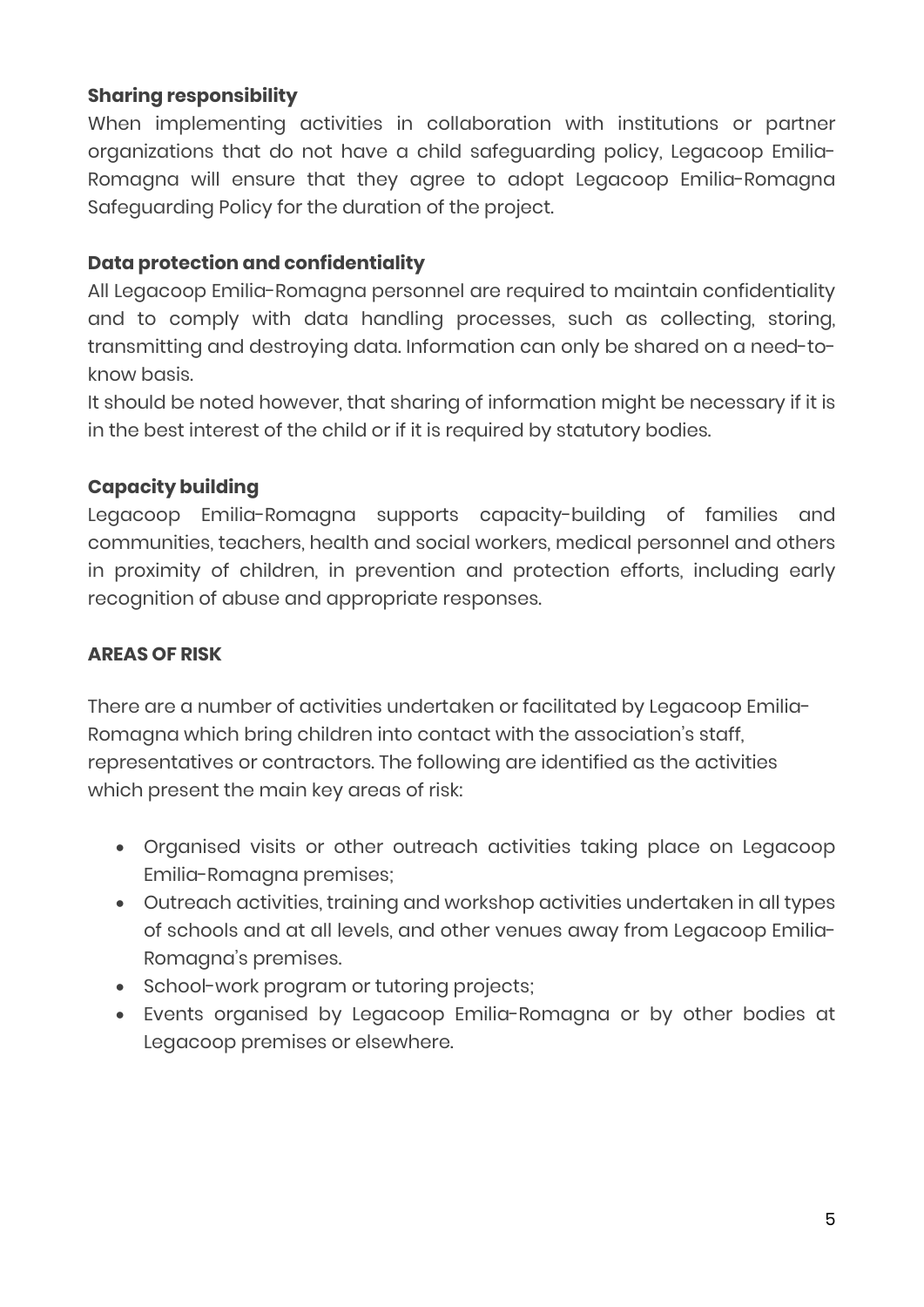#### **DEFINITIONS**

In accordance with Article 1 of the United Nations Convention on the Rights of a Child the definition of a child is "Every human being below the age of 18 years" (regardless of local legislation).

### **Child protection**

Child protection refers to the activities that are undertaken with the aim of keeping children safe from risks and harm.

### **Child safeguarding**

Child safeguarding is an umbrella term that encompasses the policies, preventative measures, responsive actions to allegations and other procedures to keep children safe whilst fostering their development. The overall aim of child safeguarding is to create a safe environment by preventing harm to children's development, and to promote children's well-being.

#### **Child abuse**

Child abuse is when a minor is being harmed by an adult or another child whether physically, sexually or emotionally, whether intentionally or through neglect.

#### **Physical abuse**[1](#page-5-0)

Actual or potential physical harm perpetrated by another person, adult or child. it may involve hitting, shaking, poisoning, drowning and burning. Physical harm may also be caused when a parent or carer fabricates the symptoms of, or deliberately induces illness in a child.

**Sexual abuse:** forcing or enticing a child to take part in sexual activities that he or she does not fully understand and has little choice in consenting to. This may include, but is not limited to, rape, oral sex, penetration, or non-penetrative acts such as masturbation, kissing, rubbing and touching. It may also include involving children in looking at, or producing sexual images, watching sexual activities and encouraging children to behave in sexually inappropriate ways.

**Child sexual exploitation:** a form of sexual abuse that involves children being engaged in any sexual activity in exchange for money, gifts, food,

<span id="page-5-0"></span><sup>&</sup>lt;sup>1</sup> The following definitions are taken from: ["Child Safeguarding Standards and how to implement them"](https://ec.europa.eu/info/sites/default/files/standards_child_protection_kcsc_en_1.pdf)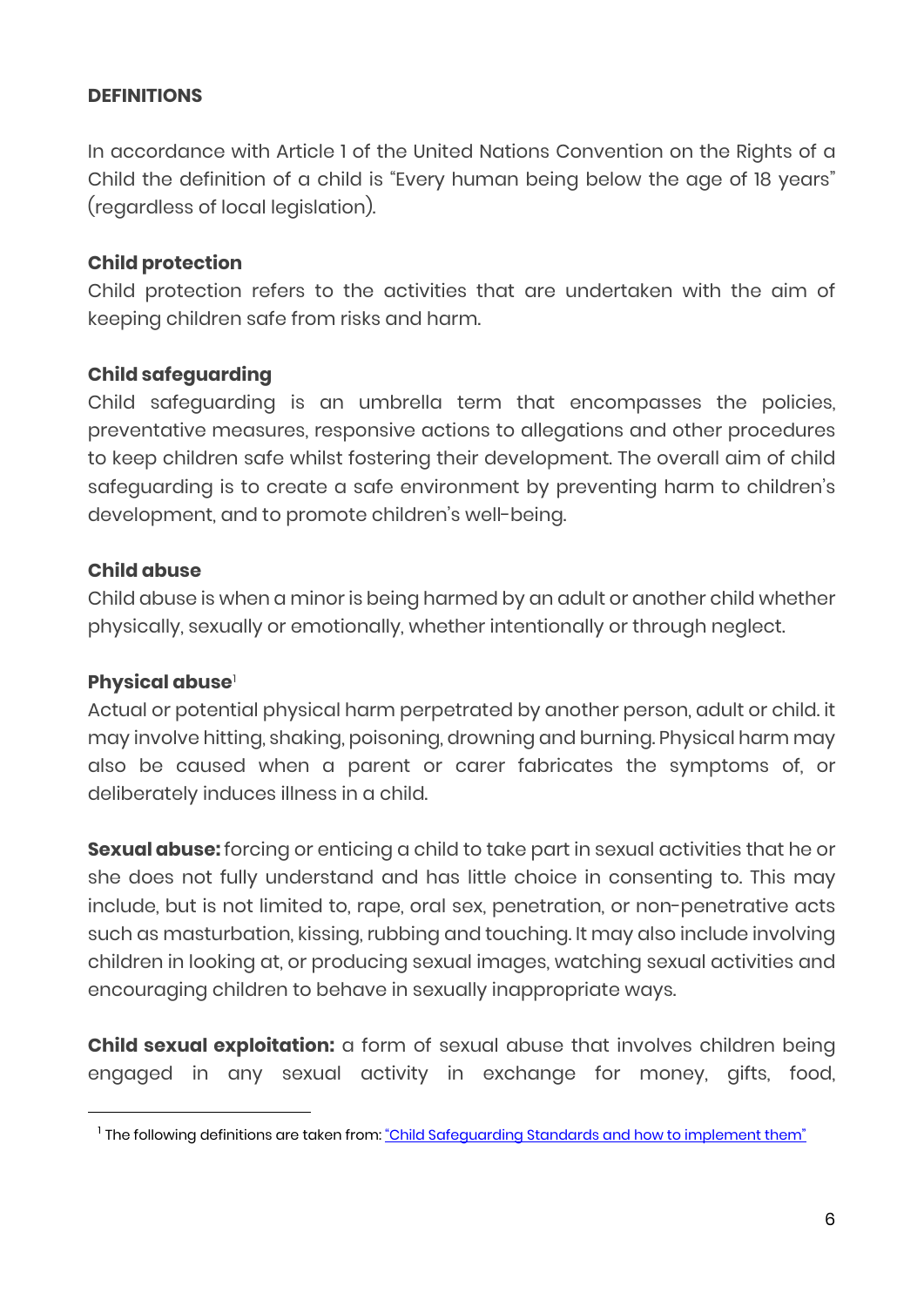accommodation, affection, status, or anything else that they or their family needs. It usually involves a child being manipulated or coerced, which may involve befriending children, gaining their trust, and subjecting them to drugs and alcohol. The abusive relationship between victim and perpetrator involves an imbalance of power where the victim's options are limited. It is a form of abuse that can be misunderstood by children and adults as consensual.

Child sexual exploitation manifests in different ways. It can involve an older perpetrator exercising financial, emotional or physical control over a young person. It can involve peers manipulating or forcing victims into sexual activity, sometimes within gangs and in gang-affected neighborhoods. It may also involve opportunistic or organized networks of perpetrators who profit financially from trafficking young victims between different locations to engage in sexual activity with multiple men.

**Neglect and negligent treatment:** allowing for context, resources and circumstances, neglect and negligent treatment refers to a persistent failure to meet a child's basic physical and/or psychological needs, which is likely to result in serious impairment of a child's healthy physical, spiritual, moral and mental development. It includes the failure to properly supervise and protect children from harm and provide for nutrition, shelter and safe living/working conditions. It may also involve maternal neglect during pregnancy as a result of drug or alcohol misuse and the neglect and ill treatment of a disabled child.

**Emotional abuse:** persistent emotional maltreatment that impacts on a child's emotional development. Emotionally abusive acts include restriction of movement, degrading, humiliating, bullying (including cyber bullying), and threatening, scaring, discriminating, ridiculing or other non-physical forms of hostile or rejecting treatment.

**Commercial exploitation:** exploiting a child in work or other activities for the benefit of others and to the detriment of the child's physical or mental health, education, moral or social-emotional development. It includes, but is not limited to, child labor.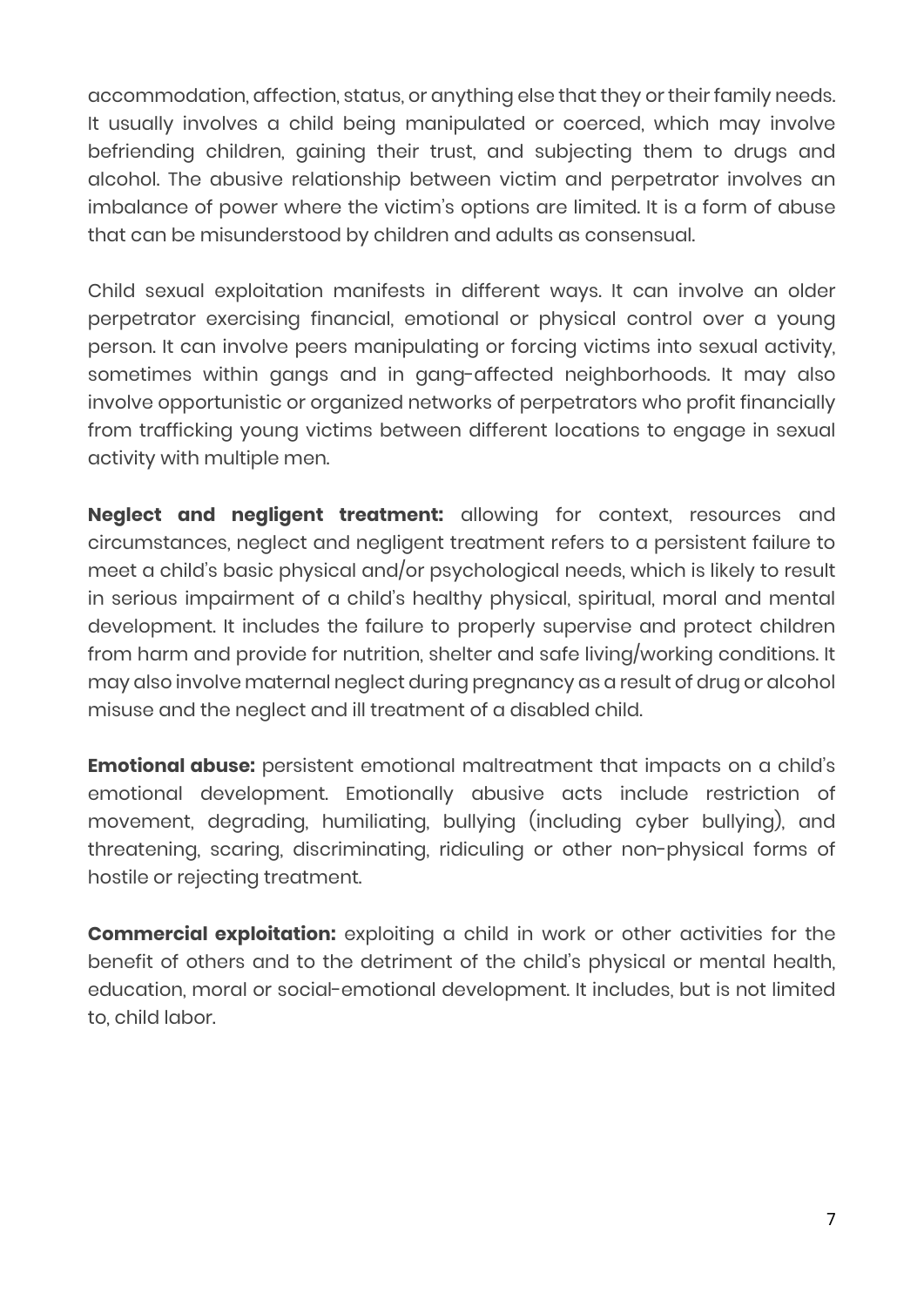### **STANDARDS OF BEHAVIOUR**

Legacoop Emilia-Romagna expects the highest standards of behaviour from the Legacoop Emilia-Romagna community when working with children and protected adults. In particular, Legacoop Emilia-Romagna expects the Legacoop Emilia-Romagna's community to adhere to the following standards:

- Treat all children with fairness, dignity, equality and respect;
- Be sensitive to children's appearance, race, culture, religion and/or belief, sexual orientation, gender or disability;
- Respect a child's right to privacy;
- Always work in an open environment, and where possible avoid situations where you are alone with a child. If it is necessary to hold a confidential interview or a one-to-one meeting, these should be conducted in a room where the exit is clearly visible and, where possible and appropriate, the door to the room is left open;
- Maintain a safe and professional distance in relationships with children. One should not share their personal telephone number, personal email or home address, and one should not connect with them over social media except where that is specifically related to the Legacoop Emilia-Romagna activity;
- When in a position of trust do not engage in sexual relationships with children. This is an abuse of a position of trust and a criminal offence;
- Avoid rough, physical or sexually provocative conduct with children;
- Do not provide children with access to alcohol (where that would be unlawful or inappropriate) or banned substances;
- Be a good role model to children. This includes avoiding the use of inappropriate language (including sexually suggestive comments, sexist, racist, classist, discriminatory language and behaviour);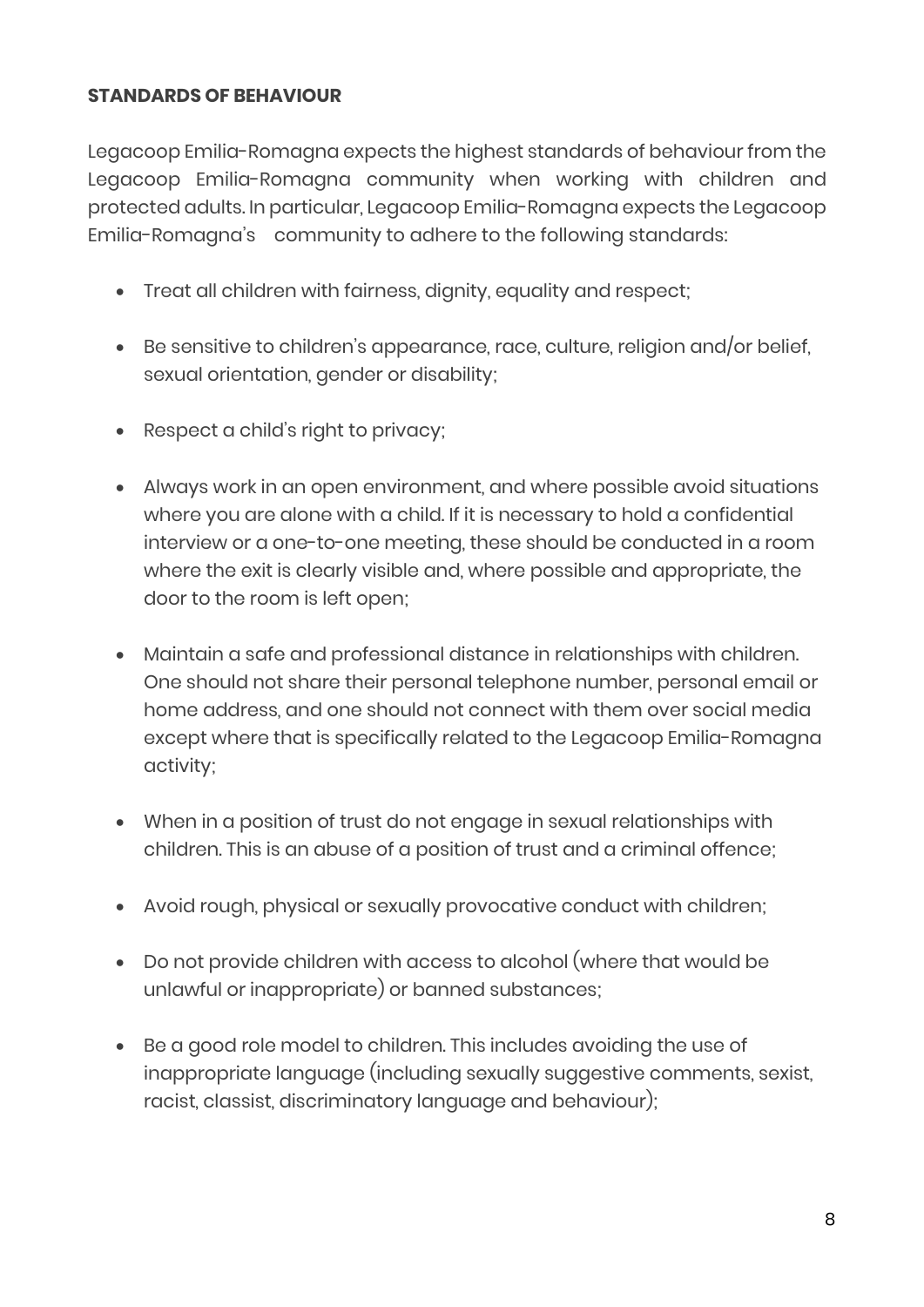- Where appropriate, ensure you have written consent before taking photographs or making video or audio recordings of children;
- If one is required to administer first aid to a child one should ensure, wherever possible, that another employee is present, especially if one is concerned that necessary physical conduct may be misconceived.

The standards of behaviours must be taken into consideration by all staff and representatives at all times whenever in contact with children. Staff and representatives should consider all behaviours and actions which may negatively affect children and violate their rights.

Additionally, in line with the organisation's commitment to protecting children, all personnel and representatives are required to adhere to this policy even outside work. Therefore, actions that contradict the core principles outlined hereby will be considered a violation of this policy.

# **Risk Assessment / Safe Planning**

Although it is not feasible to eliminate all risks for children entirely, Legacoop Emilia-Romagna endeavours to reduce these risks to a bare minimum. Therefore, regular risk assessments are carried out in order to identify, evaluate and mitigate risks throughout the organisation's activities.

It is of utmost importance that all activities are carefully designed and implemented by taking into consideration potential risks and threats and by minimising these as much as possible.

Legacoop Emilia-Romagna takes proactive measures at every stage of project implementation to avoid causing harm inadvertently whilst mainstreaming best practices.

### **Safe recruitment**

Legacoop Emilia-Romagna takes great responsibility and all necessary steps to ensure that potential new employees are screened in order to identify any concerns or risks that the individual might pose to children or otherwise.

Declaration Form: All new employees are required to sign a Declaration Form, whereby they confirm that they adhere to the Child Safeguarding Policy and there are no concerns regarding child protection and work with children, and that they have provided the details of any previous issues in connection with child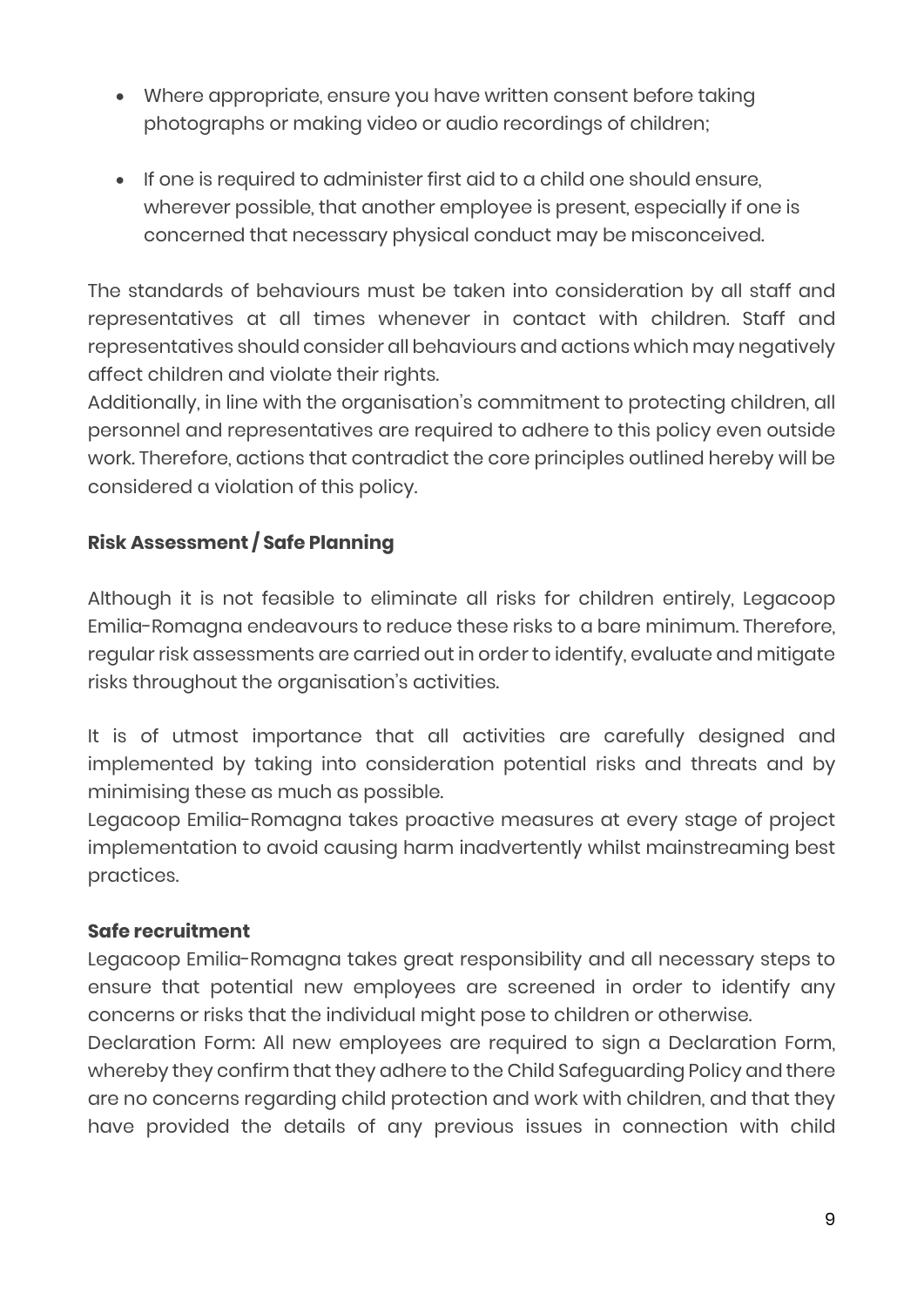protection.

## **Communication / Informed consent**

No pictures, videos or any other forms of audio-visual material portraying children can be taken without having previously obtained informed consent from the child's parent/s or legal guardian/s and informed assent from the child herself/him.

Consent should provide information on how the material will be used, for what purposes, how and where the information is stored and for how long.

Consent and assent must be informed, voluntary and unambiguous.

Voluntary: the child and her/his parents or legal guardians must be given the genuine freedom of choice to give or refuse their consent, without providing any further explanation and without any detrimental consequences in the treatment given to them by staff or otherwise negatively affecting their access to assistance.

Unambiguous: the child and her/his parents or legal guardians must express their consent in an explicit, univocal and affirmative manner. Consent must not be in any ways implied.

Informed: the child and her/his parents or legal guardians must be informed about the purposes and the usage of the images and/or video captured. This information must be provided in a language they are able to easily understand, in age-appropriate, clear, and jargon-free terminology.

Children must be portrayed at all times in a dignified and respectful manner and never in a submissive and vulnerable manner.

### **Social media**

Legacoop Emilia-Romagna ensures that its social media platforms are used safely, and that no sensitive information is shared about a child that could reveal their identity and compromise their safety whenever posting images and/or stories from the field.

Additionally, all Legacoop Emilia-Romagna personnel are not allowed to post information regarding their work on private social media accounts unless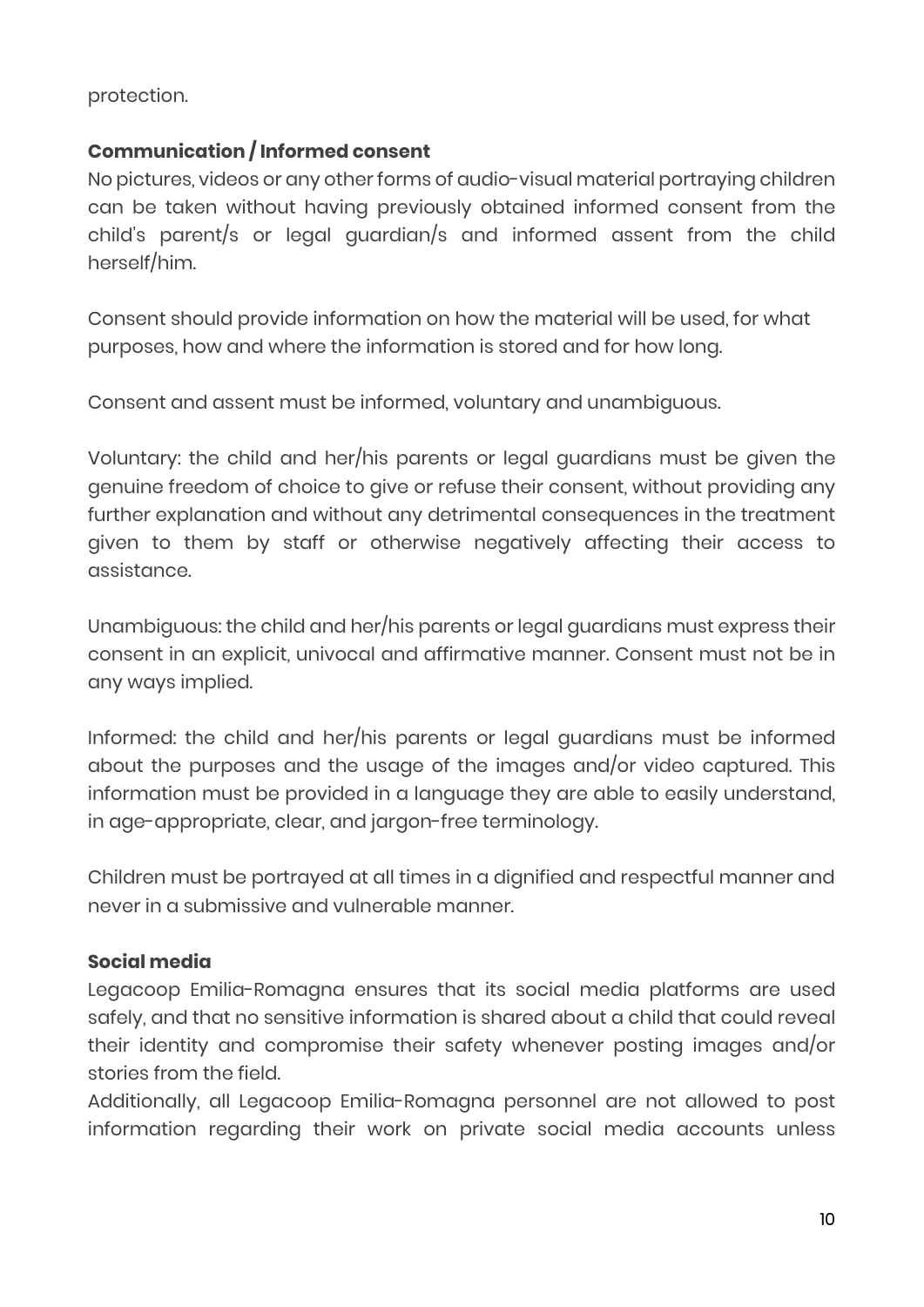authorised. Staff and representatives are not allowed to interact with rightsholders who participate in the association's programmes on any social media platform.

## **RESPONSIBILITIES**

Legacoop Emilia-Romagna recognises its responsibility to safeguard the welfare of minors who come into contact with its staff, representatives and collaborators and undertakes to work closely with state and local bodies to ensure that minors are not put at risk of harm or abuse.

The pro tempore President is responsible for creating a working environment and organisation that fosters the implementation and development of the principles of this Policy.

Throughout the organisation, each person, regardless of their position and according to their role and operational functions, is responsible for creating the same working environment and is obliged to comply with this Policy at all times, even outside working hours.

The pro tempore President is responsible for this Policy and its compliance. Reports of any violations will be taken directly by the President pro tempore who may, if he/she deems it appropriate, delegate an internal staff member to supervise the reporting procedures.

# **Problem reporting procedure:**

- 1. Legacoop Emilia-Romagna requires all staff, representatives and external collaborators to pay special attention to any problem concerning the welfare of minors.
- 2. Concerns must be reported promptly in order to exclude the immediate danger of harm or abuse.
- 3. The person reporting a concern shall make a report of the facts by completing the report form.